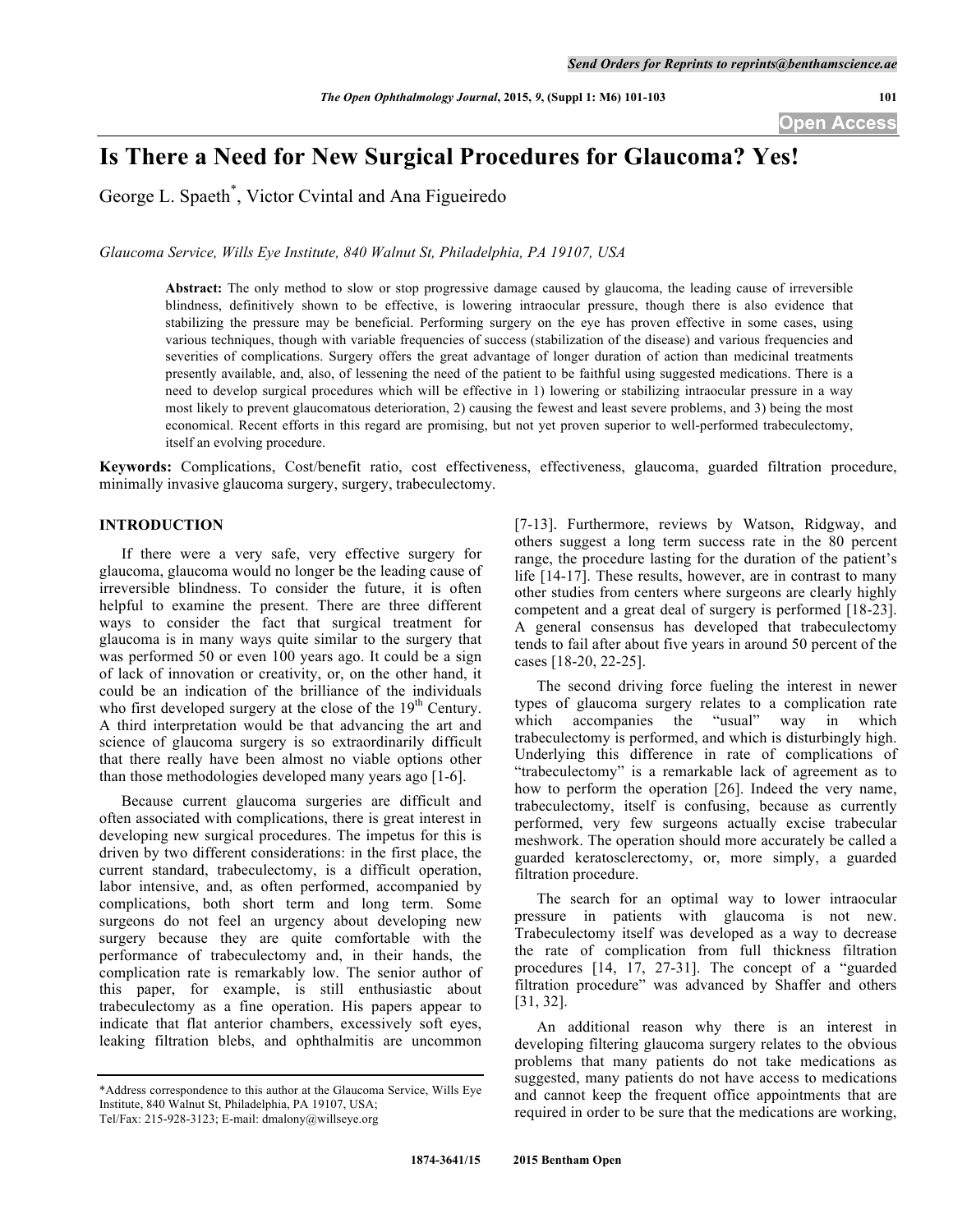and many patients cannot afford the costs of years of treatment with the medications. Were a very effective, very safe glaucoma procedure available, the likelihood is that it would be widely utilized and would result in a gratifying and substantial decrease in the now disturbingly large number of individuals who lose vision from glaucoma, which is the leading cause of irreversible blindness in every country in the world [33-35]. Furthermore, it is likely that this disturbing statistic will become even more disturbing because glaucoma is more frequent in the elderly and the world's population is aging markedly [36-38].

This brief review of the history of glaucoma surgery up to the present is necessary before speculating about what will happen in the future. Also necessary is an understanding of when surgery is necessary and what it aims to accomplish. In the simplest terms, were it possible to perform a surgical procedure that would be 100 percent successful in preventing the development of progressive optic nerve damage and do it without causing complications, it would be possible to eliminate many of the tests that are presently required to determine if a person really does have glaucoma and if he or she is getting worse, and at what rate. At the present, the only justification for any treatment of any kind, including surgery, is a relative certainty that without treatment the person will develop a decrease in quality of life and a disability. Every treatment that we have at present itself causes some type of decrease in quality of life, and that includes both medical and surgical treatments. From a theoretical point of view, then, a totally effective, totally safe treatment would be a complete game changer, because then it would be possible to operate on people in whom the future was uncertain, but in whom there was a reasonable likelihood that they might develop a decreased quality of life or disability related to glaucoma. Is such a goal possible to achieve? The answer is, "no," when one considers the current approaches to glaucoma surgery.

Glaucoma is a process in which tissues become damaged, most particularly the optic nerve. If vision is lost because the optic nerve becomes damaged, it is conceivable that it would be possible to strengthen the lamina cribrosa. This could be done by a nanotechnological method that might impregnate the lamina with cellular material and endogenous connective tissue, or even an exogenous plastic. Patients with ocular hypertension have an abnormally thick lamina cribrosa. While it is possible that the elevation of intraocular pressure stimulates the development of such a protective barrier, the more probable theory is that patients who (for whatever reason) have thicker lamina cribrosas are less likely to develop glaucomatous optic nerve damage because the thicker lamina protects the nerve fibers more carefully than the lamina that is thinner. What is conceivable is that providing support to the connective tissue surrounding the optic nerve would prevent the nerve from enlarging, and could perhaps prevent the enlarging nerve from damaging the neurons as they pass through the lamina.

Another approach would be to develop a micro tubular network that would lie on the surface of the globe, and would be connected to a stent in Schlemm's canal (an extension of the current stent technology). It might be possible to develop an artificial bleb connected to a sclerectomy opening from the anterior chamber, similar to

Nano technology could possibly create a pressure sensitive trabecular meshwork. A different approach would be infiltrating the ciliary body secretory cells with tiny, programmable chemical structures that would suppress aqueous production.

Having proposed some truly novel approaches to the surgical treatment of glaucoma, we wish to return to what is more realistic, more immediate, and more likely to occur, specifically, continuing revision and modification of guarded filtration procedure. It is likely that continued experimentation will result in improvement, due to new agents that will modulate wound healing, continuing development of the use of releasable or modifiable sutures, ways to measure aqueous production inexpensively and reliably, and, importantly, better understanding of the genetic characteristics which predispose to certain types of outcomes.

While the existence of a filtering bleb is frequently looked on as a negative, the bleb may constitute a type of decompression chamber, which may explain the remarkable stability of intraocular pressure throughout the day and over the years that is associated with successful guarded filtration procedures. It is unlikely that surgeons will abandon a procedure which continues to be improved and continues to be effective in preventing visual loss in those with the single largest cause of irreversible blindness. Better ways of regulating intraocular pressure around the time of surgery will also be found with regards to tube shunt procedures, increasing their already great value.

In summary, it is likely that filtration procedures in various forms will continue to be the work horses of glaucoma surgery, with increasing ability to personalize the technique of surgery depending upon the particular needs of the individual patient, related to genotype, inflow, amount of optic disc damage, rapidity of deterioration, styles characteristics, and many other considerations.

### **CONFLICT OF INTEREST**

The authors confirm that this article content has no conflict of interest.

#### **ACKNOWLEDGEMENTS**

Declared none.

#### **REFERENCES**

- [1] Elliot R. A preliminary note on a new operative procedure for the establishment of a filtering cicatrix in the treatment of glaucoma. Ophthalmoscope 1909; 7: 804.
- [2] Herbert H. The Operative Treatment of Glaucoma. New York NY: William Wood 1923.
- [3] Sugar H. The Glaucomas. 2ndآ ed. New York, NY: Hoeber-Harber 1957.
- [4] Heine L. Die Cyclodialyse, eine neue glaukomoperation. Dtsch Med Wochenschr 1905; 31(21): 824-6.